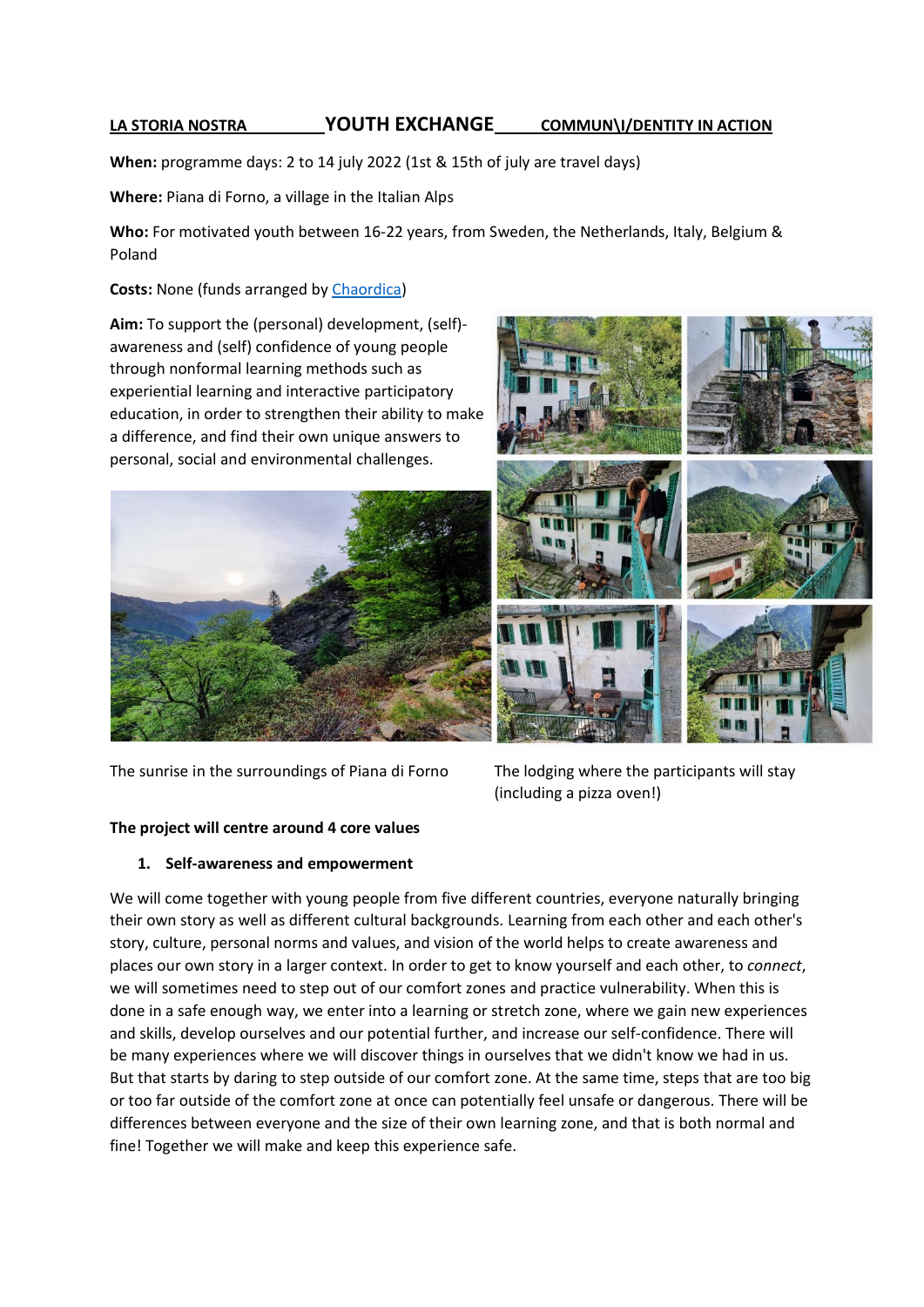## **2. Inclusive community**

A group of people together is not by definition a community. In order to create a safe living environment, a basis of trust is needed as well as common agreements that everyone involved can endorse. This requires commitment from everyone who participates in the community. Bridges will have to be built, so that a culture of safety and care for each other is created. Rather than rejection and exclusion we're building an inclusive society, where everyone can be themselves.. How to do that? There's many ways which we will discover, learn and practice together!

## **3. Learning from each other (reflection)**

We will step into another world together, a small village far away from civilization. There will be no telephone range or WiFi connection (only a satellite connection with limited data; important to save for emergencies so we can only have it on for a maximum of one hour a day after dinner), no shops and above all a lot of beautiful lush nature. For two weeks we will live together in close quarters, with all our similarities and differences. We will eat vegetarian food (which we sometimes prepare together and there will be a great cook and kitchen team to facilitate that). We will discuss topics such as sustainability, inclusion and exclusion, community building, personal development and active citizenship in an informal way. We are going to explore, communicate and broaden horizons and boundaries. Above all, we will do and learn from each other's experiences. Five countries, many different cultures, +/- 25 young people, you will be amazed how much we differ, but especially how much we're alike! We are going to find order in the chaos, no worries. Or create chaos and restore order, just what is needed.. $\circled{c}$ 

## **4. Developing skills to learn to organize (active citizenship)**

The youth exchange is not only an nonformal learning lab, but also a workshop where we learn and directly apply our skills, and where we will learn to organize in order to participate and shape this project. We have already created the frameworks for this project. Together with you we shape the effort, atmosphere and lessons together. Every day we check in with each other and evaluate how the day went. We do this per country, in their national language. So that those participants together with their group leader will have a moment each day, in a language that feels easier to express yourself in, what you liked, didn't like, what your concerns are, whether you have an idea what you might like or might want to do differently, or would if you'd like to indicate something but do you need help with this?... etc. We shape this project together, because you form a community together. This is how we keep it safe for everyone and we strive to make decisions together as much as possible.

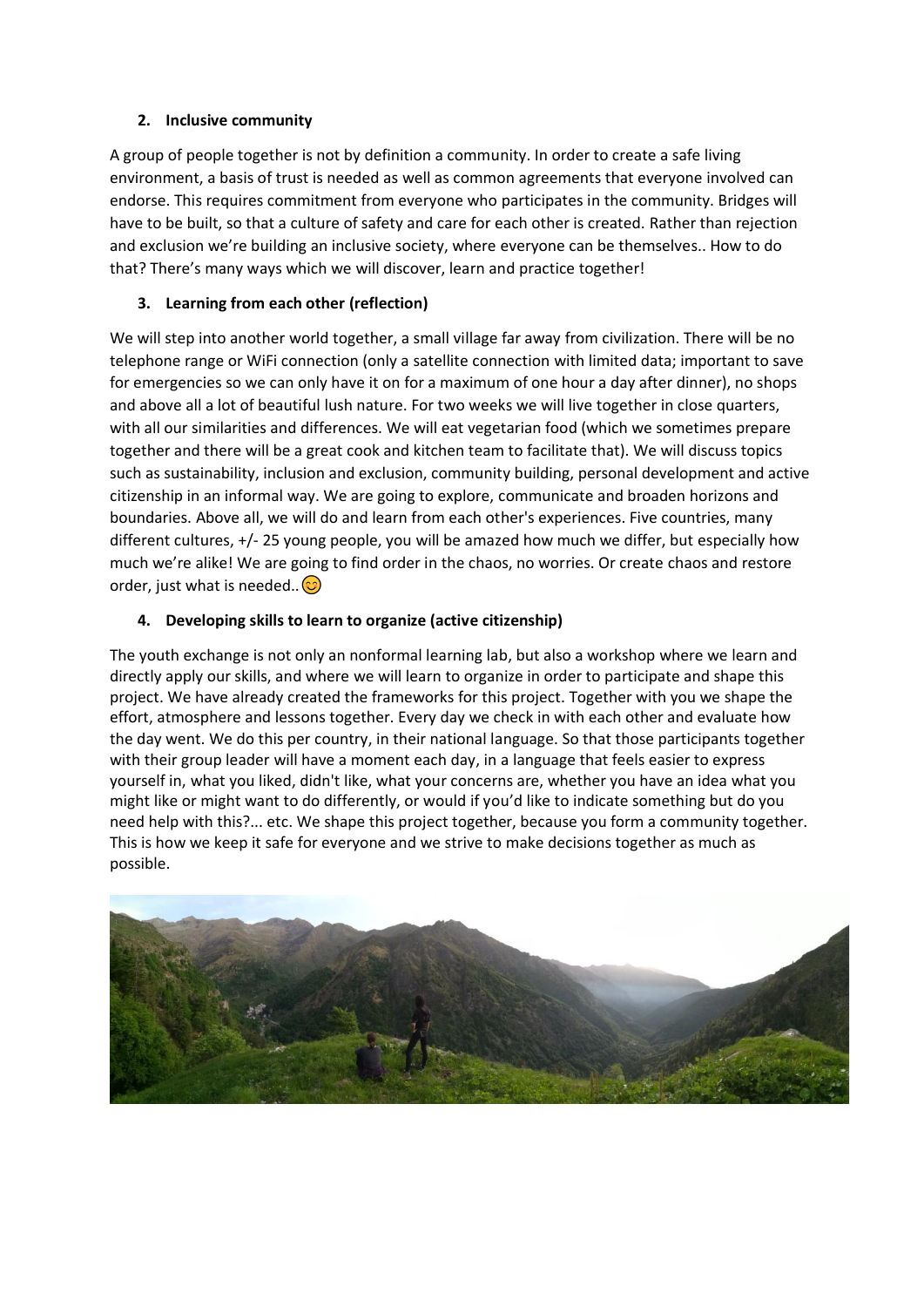#### **How will we do this?**

The youth exchange programme will be two weeks long. During the first week we will focus on getting to know each other, jointly deciding what the rules will be (within the predefined safety frameworks) and nonformal education through experiential learning. The second week we will work on shaping a final harvest event. Concrete 'active learning workshops' will be given for this, these are more creative workshops (think of creative writing, music, sports, etc.). In addition, we will also go hiking for a day that week and spend a night in the mountains.

In sum, we will be busy with:

- Ice-breakers and cooperative games to get to know each other and each other's stories
- Learning to set boundaries and learn to respect each other's boundaries
- Learning about social inclusion through interactive workshops and group discussions
- Outdoor activities and exploring the beautiful Italian Alps
- Getting to know young people from other European countries and forming new friendships
- Teaching leadership skills by organizing the "final harvest event"
- Discovering nonformal education methods such as "Art of Hosting"; "Open Forum"; "World Café" to work towards the following objectives:
	- o Increase self-awareness by addressing issues such as identity and culture
	- o Building bridges between different cultures and creating a healthy inclusive community
	- o Gaining a deeper understanding of some current topics, such as the limits of capitalism, sustainable development, racism, etc.



#### Swimming in a waterfall?! Swimming in a waterfall?!